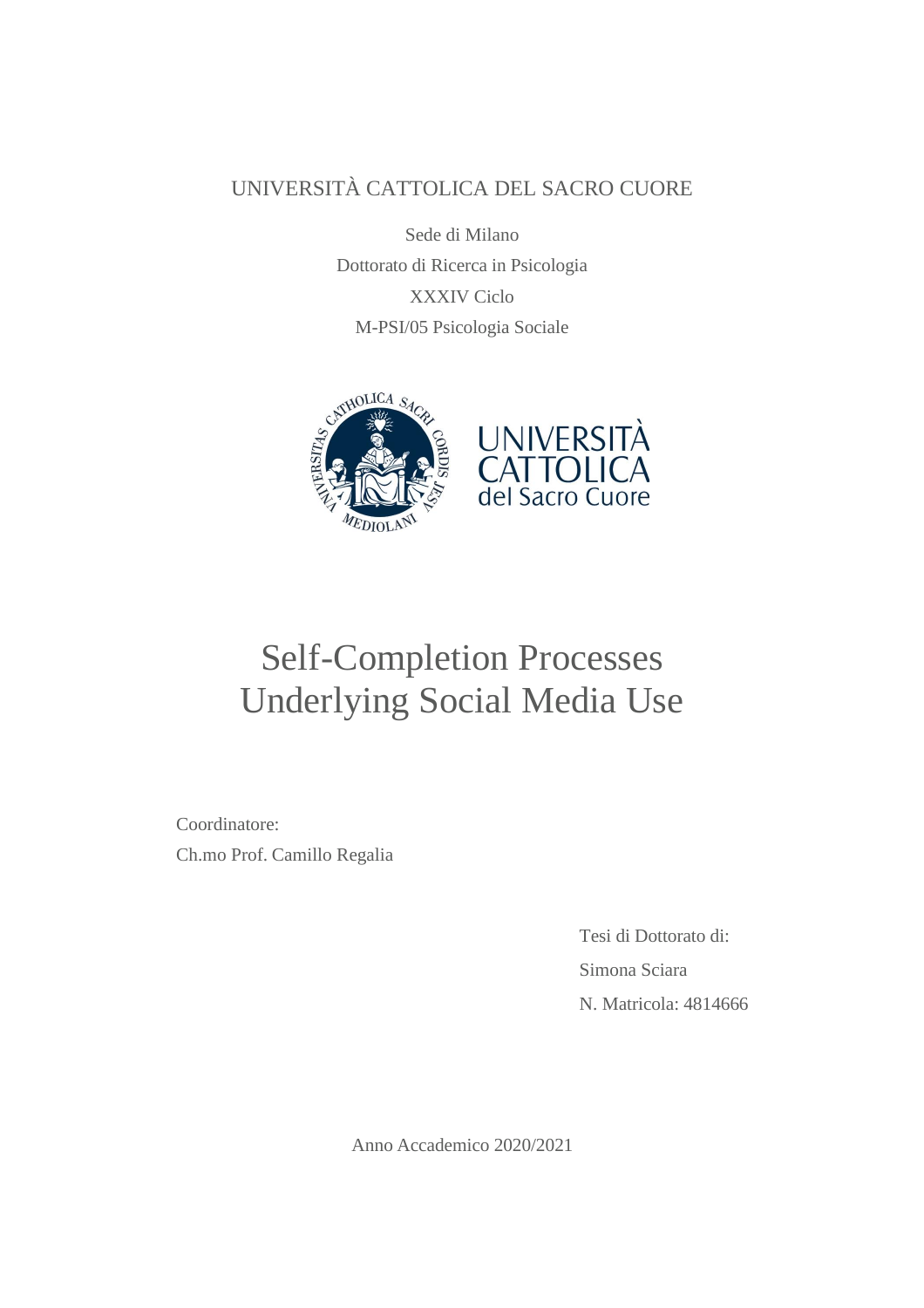#### **Abstract**

Why do people use social media? Drawing on the theory of symbolic self-completion (SCT; Wicklund & Gollwitzer, 1982), the present work hypothesizes that people use social media to engage in self-symbolizing posting and reach self-completion, that is for sharing pertinent symbols of completeness and restore incomplete identity goals such as 'becoming a physician' or 'being a good mother'. Further, since new social networking sites have *ideal features* for self-symbolizing, people may be attracted to using them right because of these ideal features (e.g., the possibility to address an audience at any time). The first set of experiments tested whether medical and law students who sense incompleteness concerning their professional identity goals engage in compensatory self-symbolizing on Instagram by increasing their posting of respective indicators of goal attainment (e.g., medical white coats vs. court clothes). Study 1 found that incomplete medical students post more medicine-related symbols on Instagram. Study 2 replicated this effect in a sample of law students and clarified that students' selfsymbolizing posts specifically relate to their incomplete goal (i.e., law career) and not to other non-pertinent domains (i.e., university life). Study 3 demonstrated that incomplete medical students only engage in self-symbolizing when their incompleteness refers to their career goal and not to other careers they do not aspire to (i.e., a law career).

Driven by the theory, a fourth experiment extended these findings by testing two related hypotheses: (a) identity goal incompleteness—as a goal-oriented state—should induce orienting effects, such as impulsiveness when posting online, disinterest in others' posted contents, irritation, and narrowing of attention; (b) all these orienting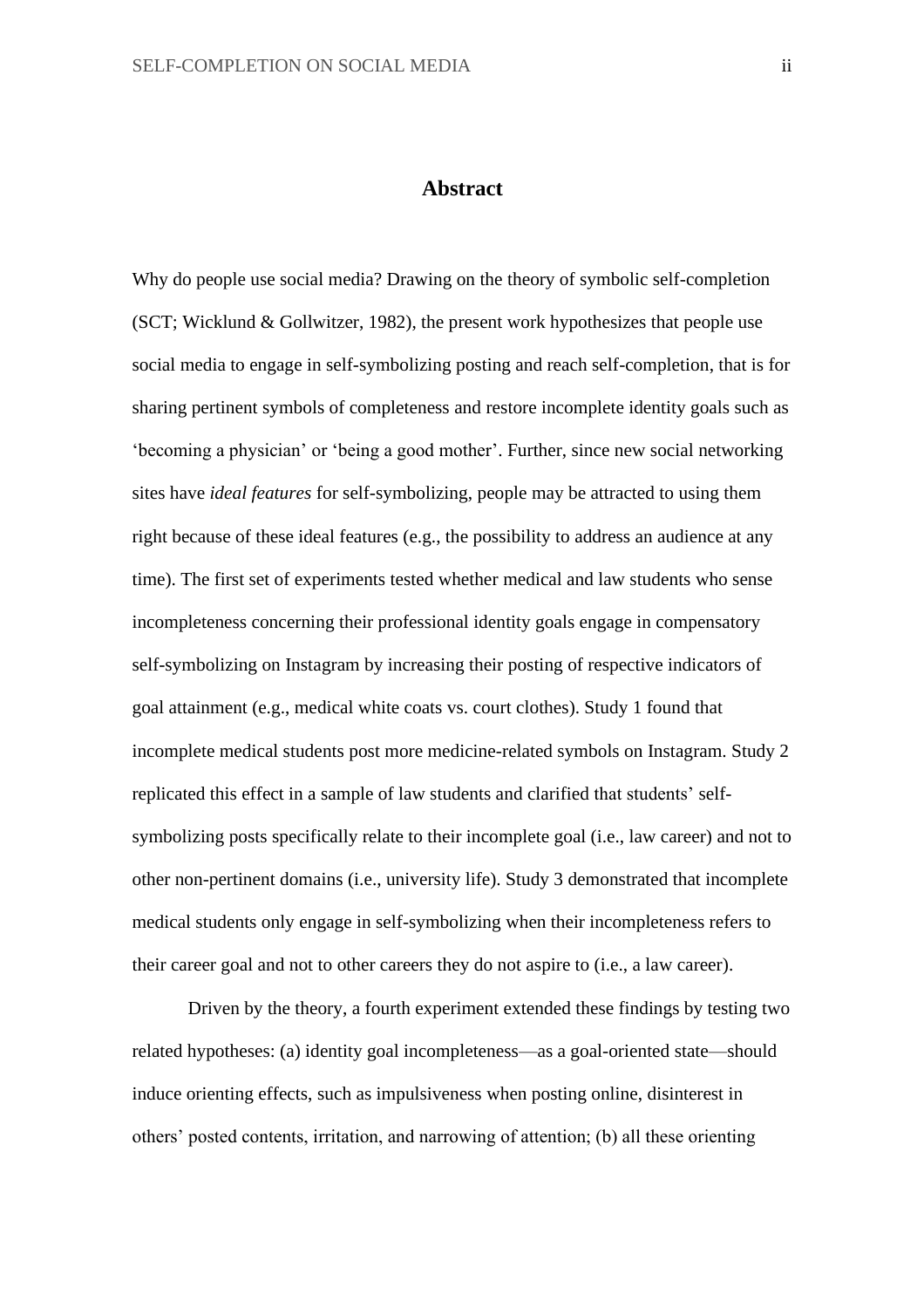effects should be defused through the publishing of a self-symbolizing post on Instagram (i.e., a post entailing symbols of goal attainment). Study 4 supported both the hypotheses, demonstrating that identity goal incompleteness causes specific orienting effects intended to facilitate goal achievement and that posting self-symbolizing content on social media can resolve incompleteness and make these orienting effects disappear.

An additional set of studies took the testing of our self-completion explanation a step further by strictly verifying whether people are attracted to social sites because of their ideal features for self-symbolizing. Based on SCT, we identified eight of these ideal features (e.g., the possibility to treat others as a mere audience) and created various manipulated conditions in which social media had or did not have these ideal characteristics, expecting that the absence of them would have reduced social media's appeal and their efficiency in satisfying self-completion needs. Across two experiments, we found partial support for both these hypotheses. Study 5 and Study 6 indeed found that social media with ideal features for self-symbolizing were more appealing than other sites, as well as more efficient in satisfying self-completion needs. Theoretical and practical implications of the present research for a better understanding of social media behaviors, preventing negative consequences of self-symbolizing on social media, and deepening the study of self-completion processes are discussed.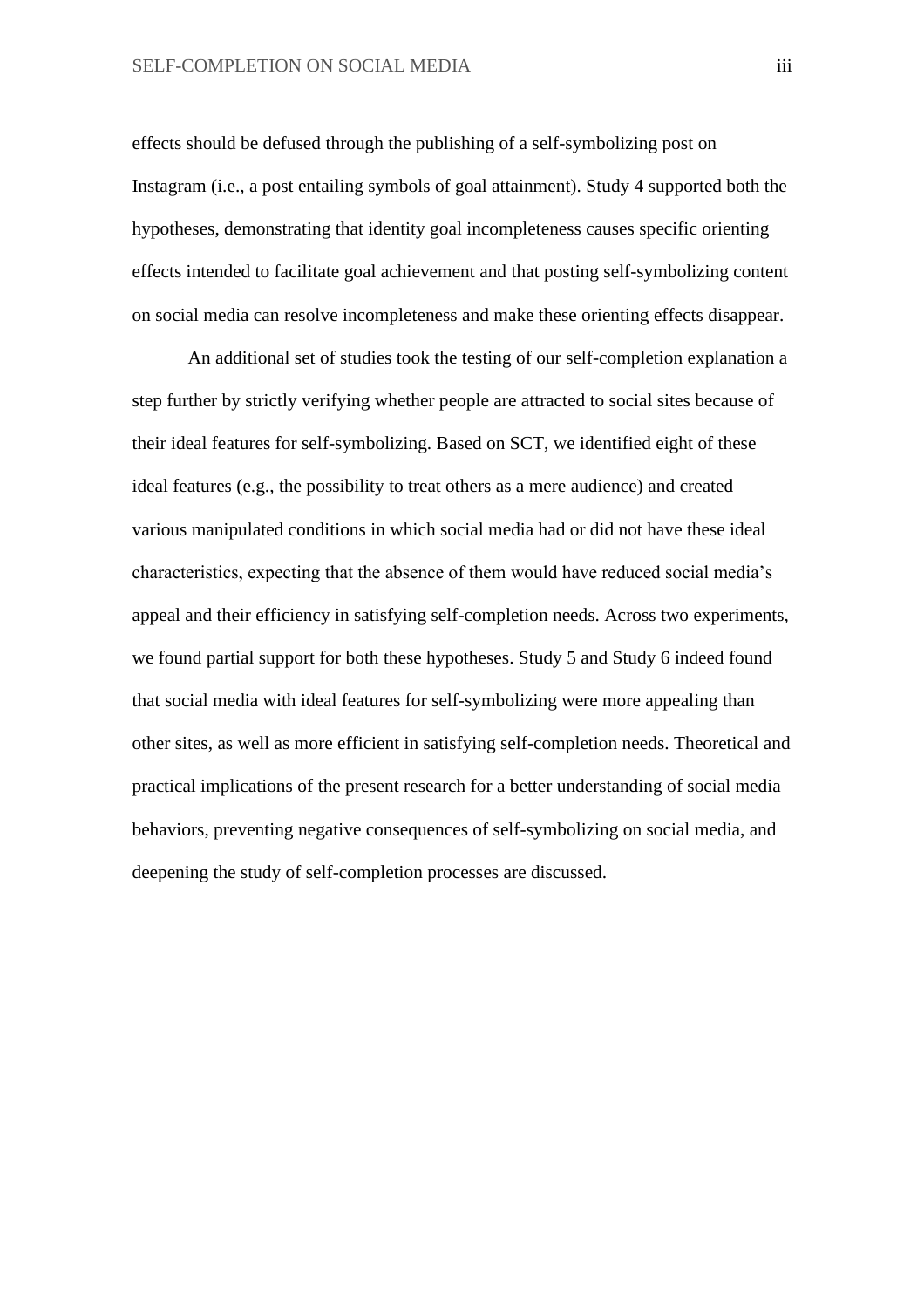#### **Acknowledgements**

Although this thesis is wholly the original work of the author, there are several people whose time and support have been essential in bringing it about. Particular thanks go to Prof. Camillo Regalia, for his enthusiasm and precious supervision, and Prof. Peter M. Gollwitzer, for always being a mentor of inestimable value. I would also like to thank all the people who contributed in some ways to this work, including Federico Contu, a young colleague whose feedback and help was fundamental for the conduction of some of the presented studies, and all the brilliant mates and teachers encountered at the doctoral school, who rendered this path stimulating and fun at the same time.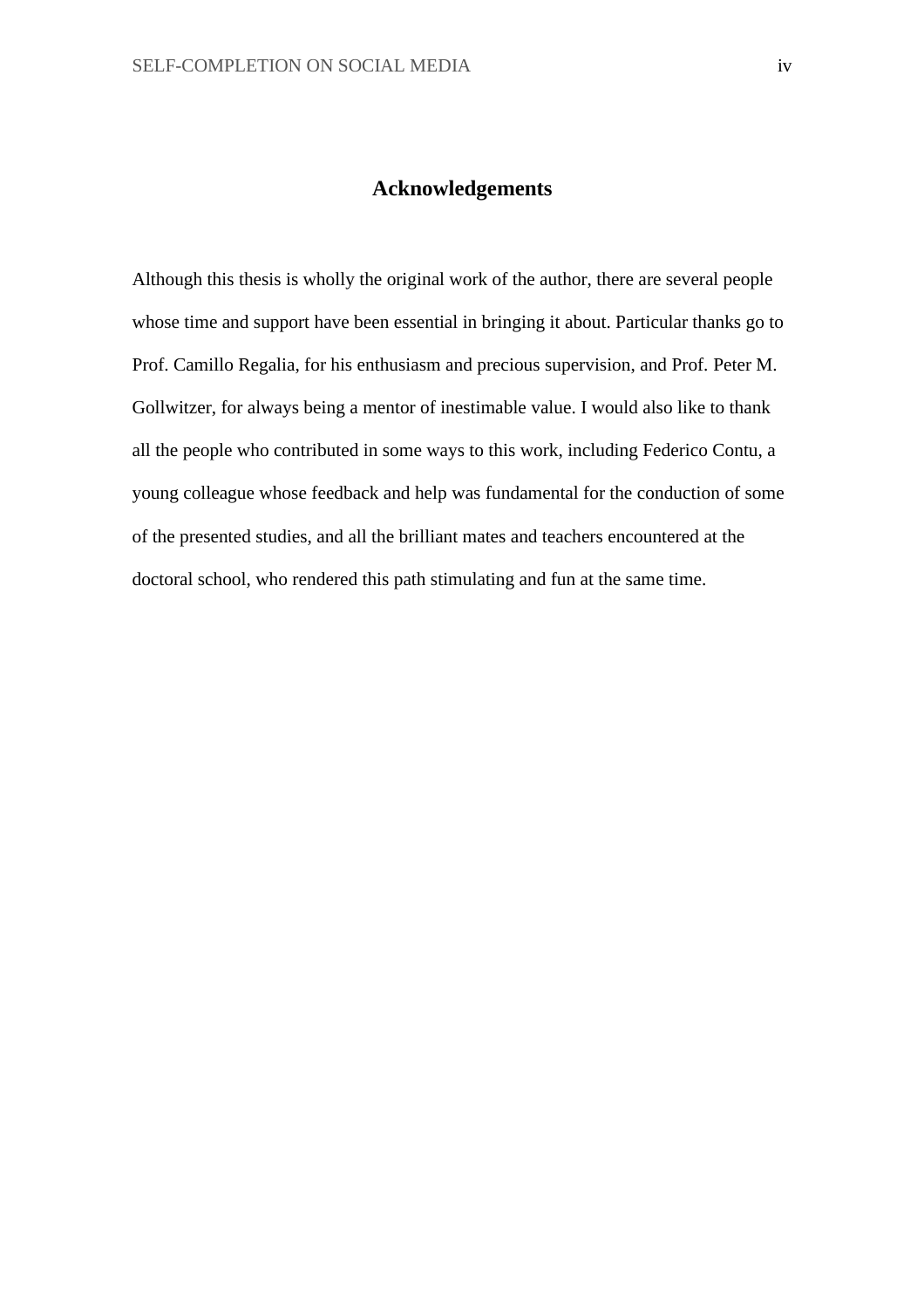### **Table of Contents**

| 1.1.4. Theoretical Approaches to Explain Social Media Use  13                    |  |
|----------------------------------------------------------------------------------|--|
|                                                                                  |  |
| 1.3. A Symbolic Self-Completion Explanation for Social Media Behaviors  19       |  |
|                                                                                  |  |
|                                                                                  |  |
|                                                                                  |  |
| 1.3.4. Implications for the Study of Online Posting:                             |  |
|                                                                                  |  |
| 2. Chapter Two: People Use Social Media to Restore Incomplete                    |  |
|                                                                                  |  |
| 2.1. Introduction to Studies 1-3: Testing a Self-Completion Explanation for      |  |
|                                                                                  |  |
| 2.1.1. A Self-Completion Approach: People Can Use Social Media for               |  |
|                                                                                  |  |
|                                                                                  |  |
| 2.2. Study 1: Incomplete Medical Students Post More Medicine Symbols             |  |
|                                                                                  |  |
|                                                                                  |  |
| 2.2.1.1. Participants, Design and Sample Size Determination  32                  |  |
|                                                                                  |  |
|                                                                                  |  |
|                                                                                  |  |
|                                                                                  |  |
|                                                                                  |  |
|                                                                                  |  |
| 2.2.2.2. The Effect of Incompleteness on Instagram Behaviors 39                  |  |
| 2.3. Study 2: Incomplete Law Students Also Use Instagram for Self-Symbolizing 41 |  |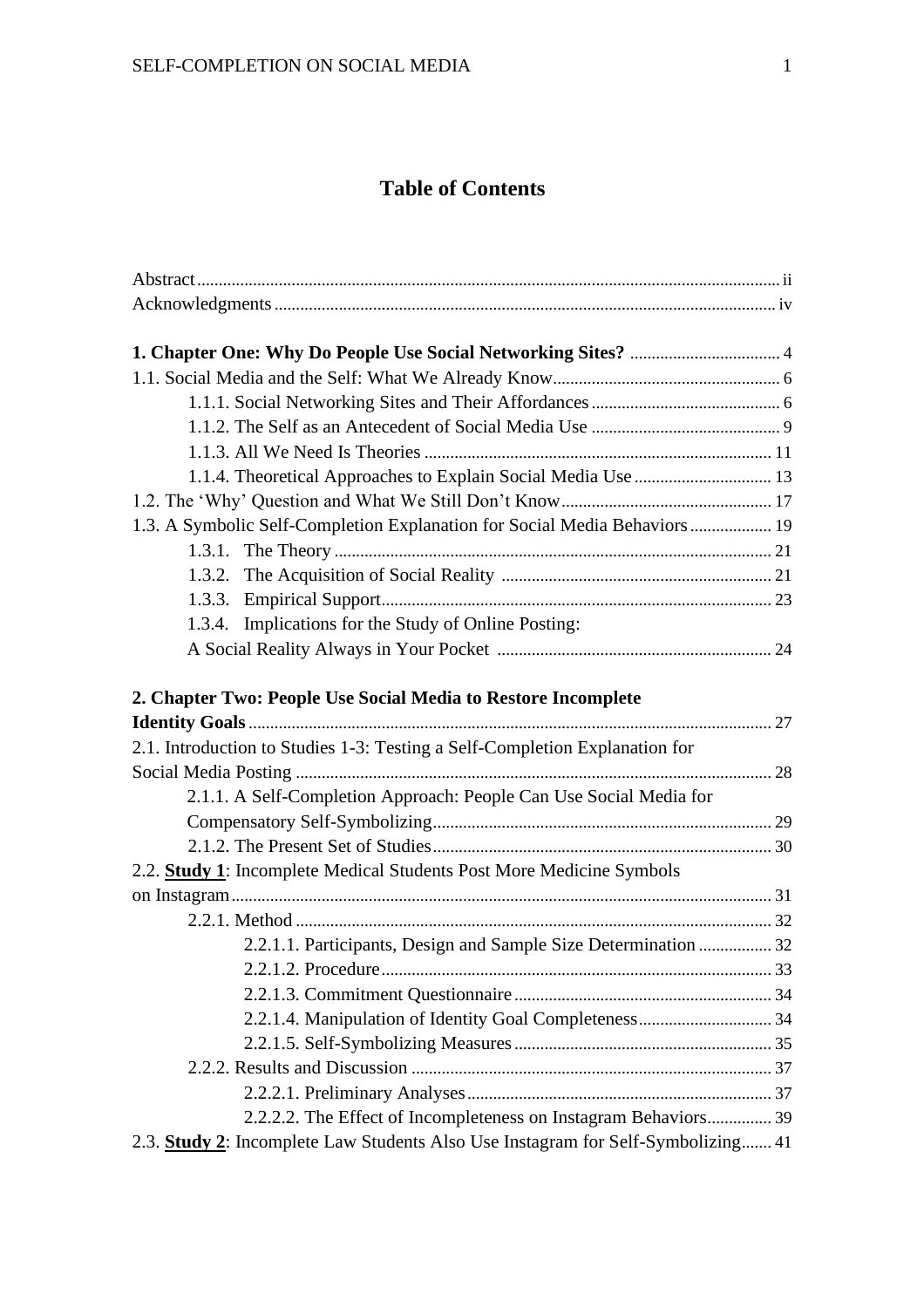| 2.3.1.1. Participants, Design, and Sensitivity Power Analysis 42             |  |
|------------------------------------------------------------------------------|--|
|                                                                              |  |
|                                                                              |  |
|                                                                              |  |
|                                                                              |  |
|                                                                              |  |
|                                                                              |  |
| 2.3.2.2. The Effect of Incompleteness on Pertinent                           |  |
|                                                                              |  |
| 2.3.2.3. The Absence of Effects on Non-Pertinent                             |  |
|                                                                              |  |
| 2.4. Study 3: Medical Students Self-Symbolize Only When Their Incompleteness |  |
|                                                                              |  |
|                                                                              |  |
| 2.4.1.1. Participants, Design, and Sample Size Determination  59             |  |
|                                                                              |  |
|                                                                              |  |
|                                                                              |  |
| 2.4.1.5. Manipulations of Goal Completeness and Goal Domain 63               |  |
|                                                                              |  |
|                                                                              |  |
|                                                                              |  |
| 2.4.2.2. The Interaction Effect of Goal Incompleteness and Goal              |  |
| Domain on Medicine-Related Self-Symbolizing via Instagram 68                 |  |
| 2.4.2.3. Incomplete Medical Students Do Not Engage in Law or                 |  |
|                                                                              |  |
|                                                                              |  |
|                                                                              |  |
| 3. Chapter Three: Self-Symbolizing on Social Media Reduces                   |  |
|                                                                              |  |
|                                                                              |  |
| 3.2. Study 4: Resolving Identity Goal Incompleteness on Instagram  81        |  |
|                                                                              |  |
|                                                                              |  |
| 3.2.1.1. Participants, Design, and Sensitivity Power Analysis 83             |  |
|                                                                              |  |
|                                                                              |  |
|                                                                              |  |
| 3.2.1.5. Manipulation of Self-Symbolizing Posting on Instagram 85            |  |
|                                                                              |  |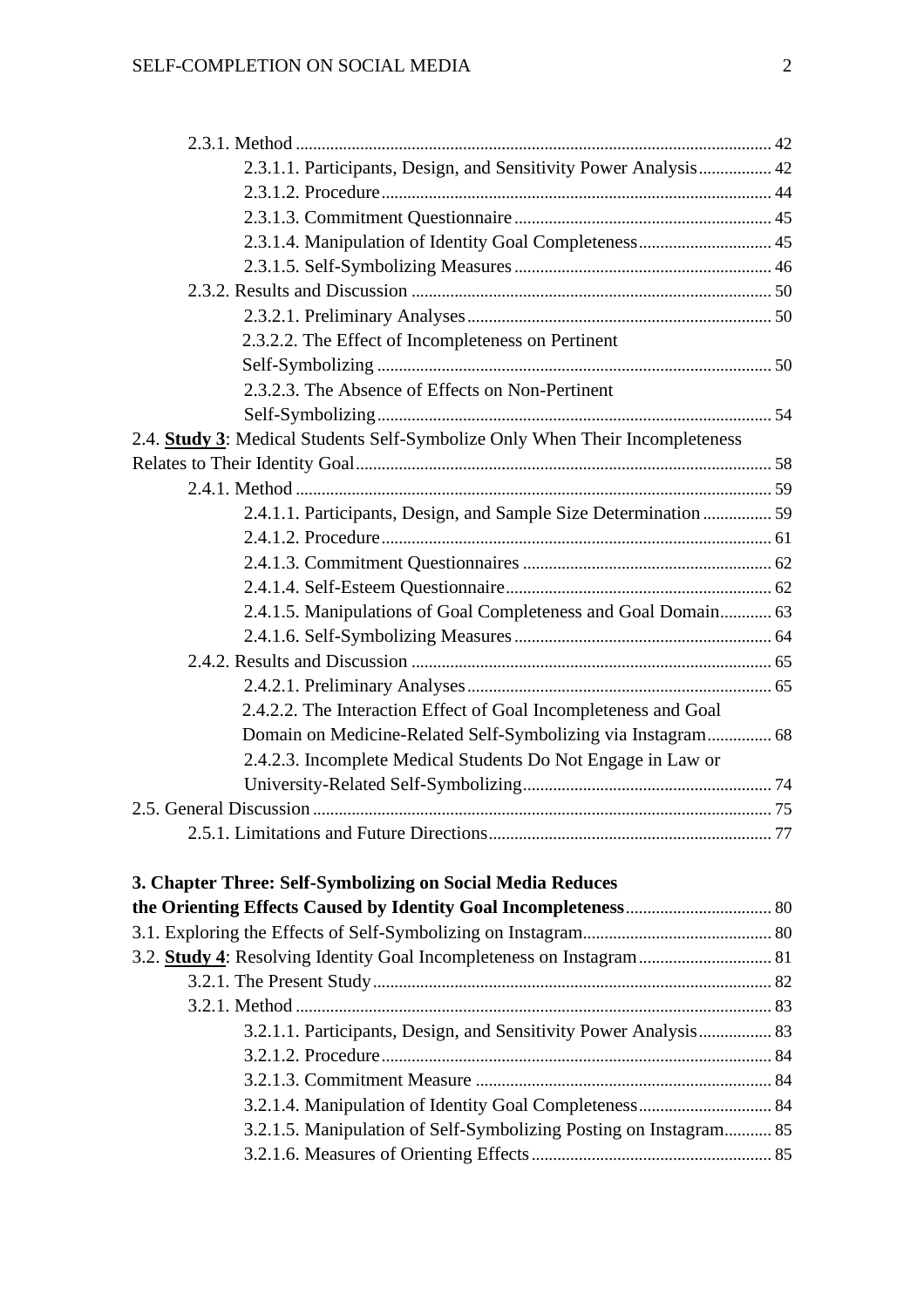| 3.2.2.2. Identity Goal Incompleteness Induces Specific                             |  |
|------------------------------------------------------------------------------------|--|
|                                                                                    |  |
| 3.2.2.3. Self-Symbolizing Posting Resolves the Orienting Effects                   |  |
|                                                                                    |  |
|                                                                                    |  |
| 4. Chapter Four: Social Media's Ideal Features for Self-Symbolizing May Be         |  |
|                                                                                    |  |
| 4.1. Introduction to Studies 5-6: Extending the Implications of Using Social Media |  |
|                                                                                    |  |
|                                                                                    |  |
|                                                                                    |  |
| 4.2. Study 5: Social Media with Ideal Features for Self-Symbolizing are More       |  |
|                                                                                    |  |
|                                                                                    |  |
| 4.2.1.1. Participants, Design, and Sensitivity Analysis  103                       |  |
|                                                                                    |  |
|                                                                                    |  |
|                                                                                    |  |
| 4.3. Study 6: Posting on Social Media with Ideal Features for Self-Symbolizing     |  |
|                                                                                    |  |
|                                                                                    |  |
| 4.3.1.1. Participants, Design, and Sensitivity Analysis  111                       |  |
|                                                                                    |  |
|                                                                                    |  |
|                                                                                    |  |
|                                                                                    |  |
| 5. Chapter Five: Towards a Self-Completion Approach in the Study of                |  |
|                                                                                    |  |
|                                                                                    |  |
|                                                                                    |  |
|                                                                                    |  |
|                                                                                    |  |
|                                                                                    |  |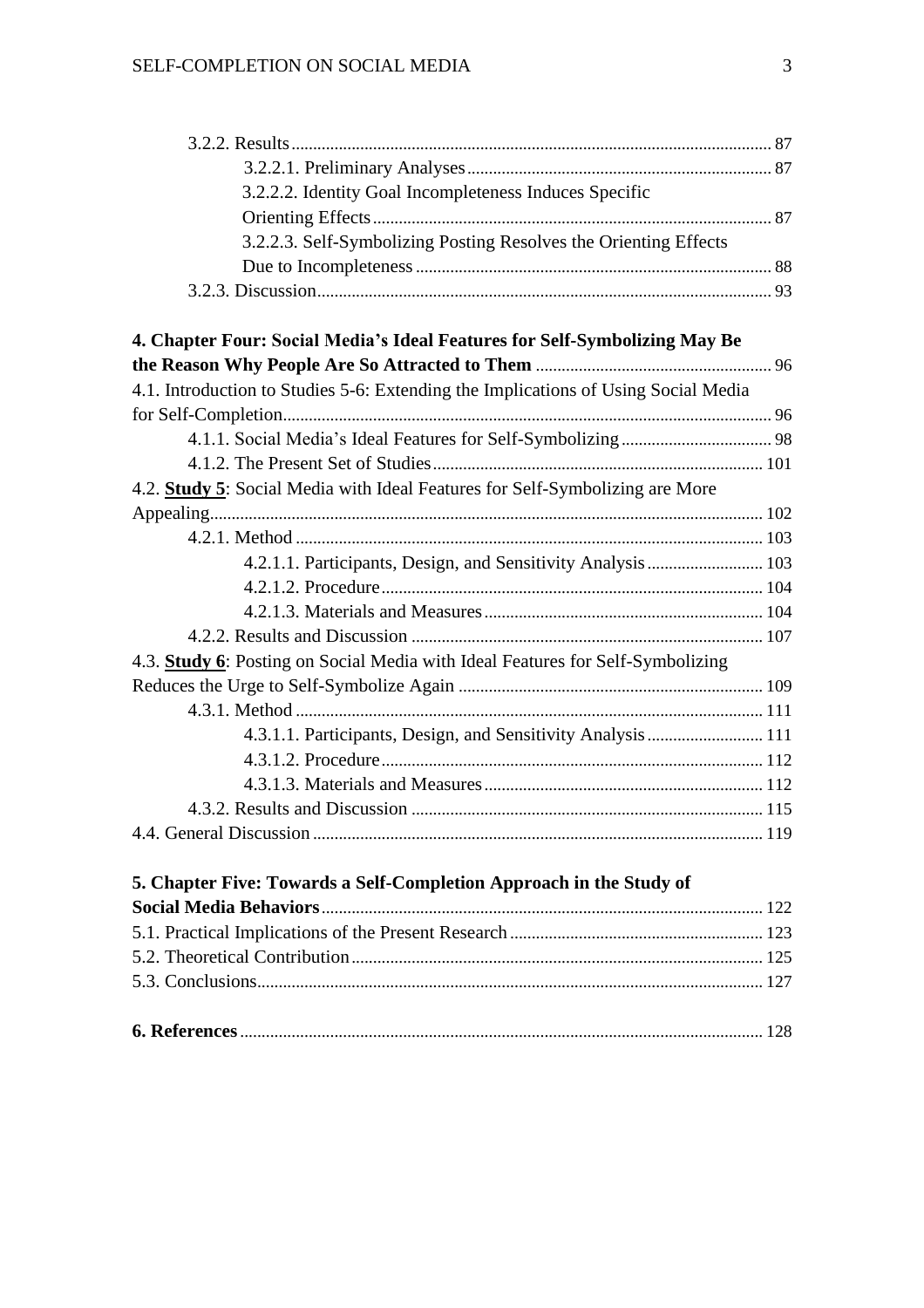#### **References**

- Alhabash, S., & Ma, M. (2017). A tale of four platforms: Motivations and uses of Facebook, Twitter, Instagram, and Snapchat among college students? *Social Media + Society, 3*(1)*.* https://doi.org/10.1177/2056305117691544
- Alparone, F., Caso, S., Agosti, A., & Rellini, A. (2004). *The Italian LIWC2001 Dictionary*. LIWC.net. <http://liwc.wpengine.com/>
- Bailenson J. N., & Beall A .C. (2006). Transformed Social Interaction: Exploring the Digital Plasticity of Avatars. In R. Schroeder R. & A. S. Axelsson (Eds), *Avatars at Work and Play. Computer Supported Cooperative Work,* (Vol. 34). Springer: Dordrecht. https://doi.org/10.1007/1-4020-3898-4\_1
- Bailenson, J.N., Blascovich, J., & Guadagno, R. E. (2008). Self-representations in immersive virtual environments. *Journal of Applied Social Psychology, 38*, 2673– 2690. https://doi.org/10.1111/j.1559-1816.2008.00409.x
- Baumeister, R. F. (1982). A self-presentational view of social phenomena. *Psychological Bulletin, 91*(1), 3–26. [https://doi.org/10.1037/0033-](https://psycnet.apa.org/doi/10.1037/0033-2909.91.1.3) [2909.91.1.3](https://psycnet.apa.org/doi/10.1037/0033-2909.91.1.3)
- Baumeister, R. F., & Leary, M. R. (1995). The need to belong: Desire for interpersonal attachments as a fundamental human motivation. *Psychological Bulletin, 117*(3), 497–529. https://doi.org/10.1037/0033-2909.117.3.497
- Belk, R. (2016). Extended self and the digital world. *Current Opinion in Psychology, 10*, 50–54. https://doi.org/10.1016/j.copsyc.2015.11.003
- Braun, O. L., & Wicklund, R. A. (1989). Psychological antecedents of conspicuous consumption. *Journal of Economic Psychology, 10*(2), 161–187. https://doi.org/ 10.1016/0167-4870(89)90018-4
- Carpenter, C. J. (2012). Narcissism on Facebook: Self-promotional and anti-social behavior. *Personality and Individual Differences, 52*, 482–486. https://doi.org/10.1016/j.paid.2011.11.011
- Carr, C. T., & Hayes, R. A. (2015). Social Media: Defining, Developing, and Divining. *Atlantic Journal of Communication, 23*(1), 46–65.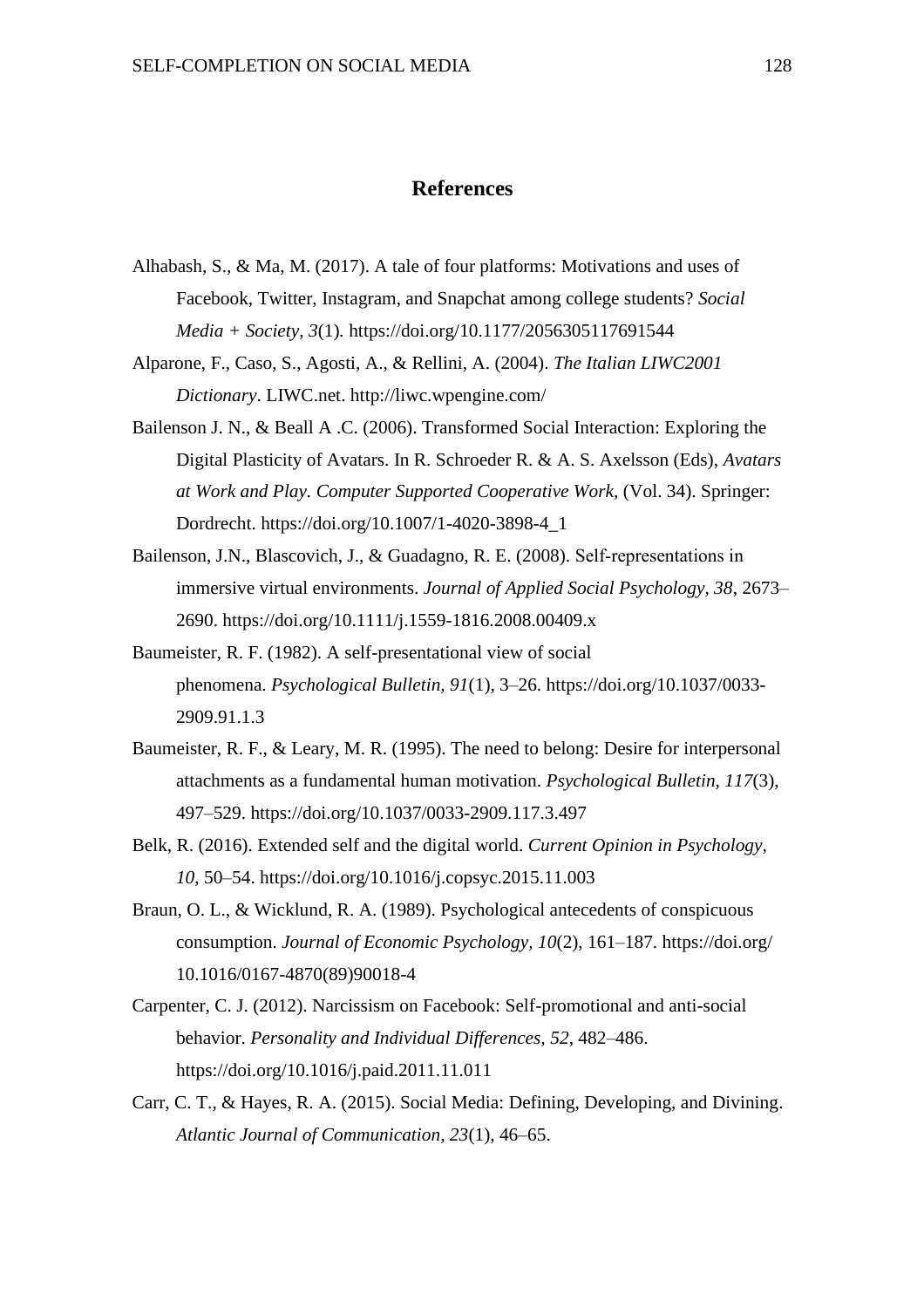https://doi.org/10.1080/15456870.2015.972282

- Carr, H. L., & Vignoles, V. L. (2011). Keeping up with the Joneses: Status projection as symbolic self‐completion. *European Journal of Social Psychology, 41*(4), 518– 527. https://doi.org/10.1002/ejsp.812
- Caso, D., Schettino, G., Fabbricatore, R., & Conner, M. (2020). "Change my selfie": Relationships between self-objectification and selfie-behavior in young Italian women. *Journal of Applied Social Psychology, 50,* 538– 549. <https://doi.org/10.1111/jasp.12693>
- Chen, X., Latham, G. P., Piccolo, R. F., & Itzchakov, G. (2021). An enumerative review and a meta‐analysis of grimed goal effects on organizational behavior. *Applied Psychology, 70*(1), 216–253. http://doi.org/10.1111/apps.12239
- Cheung, C. M. K., Chiu, P.-Y., & Lee, M. K. O. (2011). Online social networks: Why do students use Facebook? *Computers in Human Behavior, 27*(4), 1337– 1343. [https://doi.org/10.1016/j.chb.2010.07.028](https://psycnet.apa.org/doi/10.1016/j.chb.2010.07.028)
- Choi, S., Williams, D., & Kim, H. (2020). A snap of your true self: How selfpresentation and temporal affordance influence self-concept on social media. *New Media & Society*. https://doi.org/10.1177/1461444820977199
- Cohen, J. (1988). *Statistical power analysis for the behavioral sciences*. Hillsdale: Lawrence Erlbaum Associates.
- Coraini, D., & Pantaleo, G. (2004). Strategie di autocompletamento simbolico nella costruzione del senso di sé di atleti e sportivi: Il ruolo giocato da insicurezza e coinvolgimento [Strategies of symbolic self-completion in constructing a sense of self in athletics and sports: The roles of insecurity and commitment]. *Giornale Italiano di Psicologia dello Sport, 2*, 3–8.
- Correa, T., Hinsley, A. W., & de Zúñiga, H. G. (2010). Who interacts on the web?: The intersection of users' personality and social media use. *Computers in Human Behavior, 26*(2), 247–253. [https://doi.org/10.1016/j.chb.2009.09.003](https://psycnet.apa.org/doi/10.1016/j.chb.2009.09.003)
- Davenport, S. W., Bergman, S. M., Bergman, J. Z., & Fearrington, M. E. (2014). Twitter versus Facebook: Exploring the role of narcissism in the motives and usage of different social media platforms. *Computers in Human Behavior, 32,* 212–220. [https://doi.org/10.1016/j.chb.2013.12.011](https://psycnet.apa.org/doi/10.1016/j.chb.2013.12.011)

Deci, E. L. (1971). Effects of externally mediated rewards on intrinsic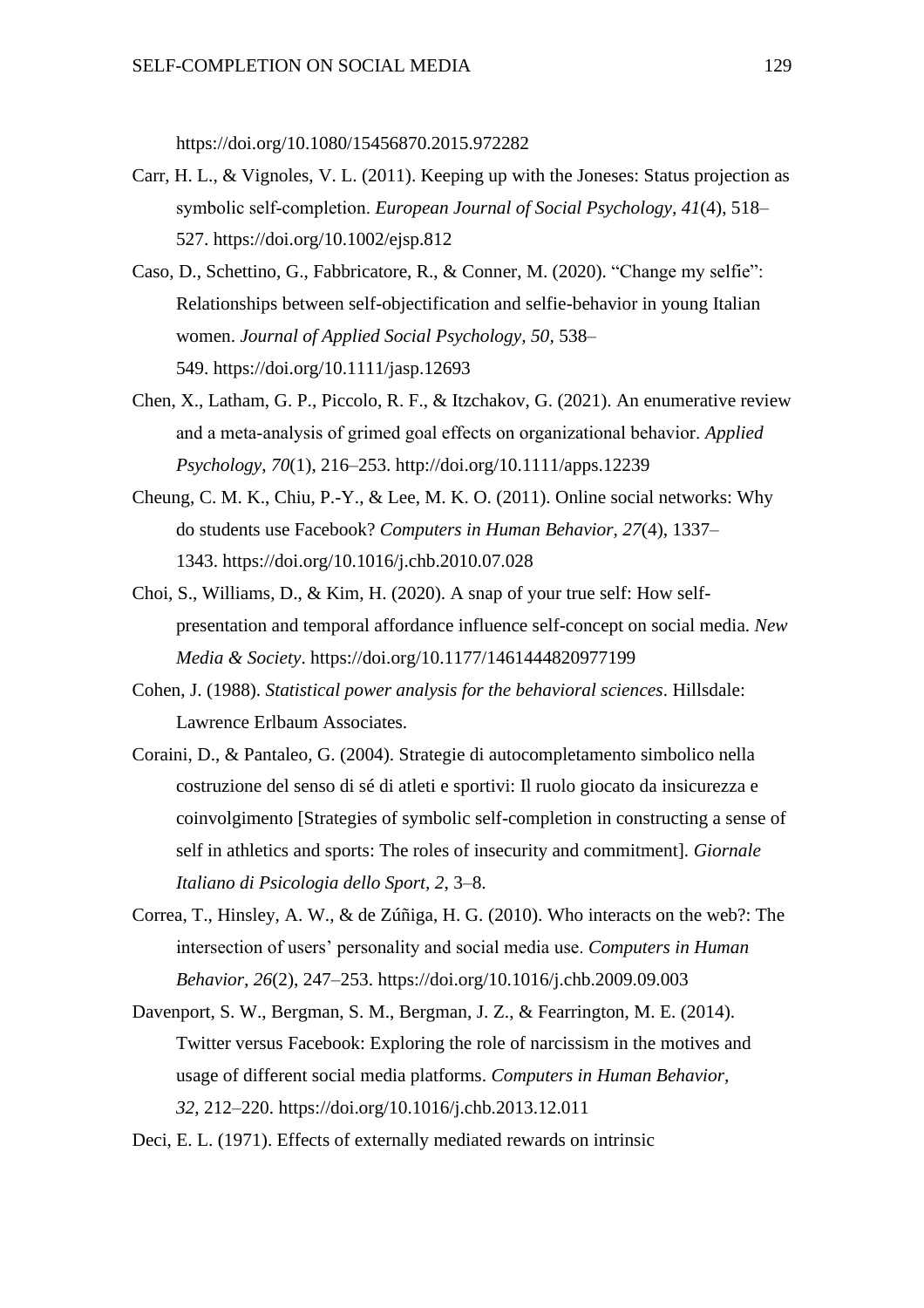motivation. *Journal of Personality and Social Psychology, 18*(1), 105– 115. [https://doi.org/10.1037/h0030644](https://content.apa.org/doi/10.1037/h0030644)

- Deci, E. L., & Ryan, R. M. (1985). *Intrinsic motivation and self-determination in human behavior.* New York: Plenum.
- Deci, E. L., & Ryan, R. M. (2000). The "what" and "why" of goal pursuits: Human needs and the self-determination theory. *Psychological Inquiry, 11*(4), 227–268. https://doi.org/10.1207/S15327965PLI1104\_01
- Dumas, T. M., Maxwell-Smith, M., Davis, J. P., & Giulietti, P. A. (2017). Lying or longing for likes? Narcissism, peer belonging, loneliness and normative versus deceptive like-seeking on Instagram in emerging adulthood. *Computers in Human Behavior, 71*, 1–10. https://doi.org/10.1016/j.chb.2017.01.037
- Dunn, R. A., & Guadagno, R. E. (2012). My avatar and me Gender and personality predictors of avatar-self discrepancy. *Computers in Human Behavior, 28*(1), 97– 106. https://doi.org/10.1016/j.chb.2011.08.015
- Duval, S., & Wicklund, R. A. (1972). *A theory of objective self-awareness.* Academic Press.
- Easterbrook, J. A. (1959). The effect of emotion on cue utilization and the organization of behavior. *Psychological Review, 66*(3), 183–201. https://doi.org/10.1037/h0047707
- Ellison, N., & Boyd, D. (2013). Sociality through social network sites. In W. Dutton (Ed.), *The Oxford handbook of internet studies* (pp. 151–172). Oxford: Oxford University Press.
- Ellison, N., Heino, R., & Gibbs, J. (2006). Managing impressions online: selfpresentation processes in the online dating environment. *Journal of Computer-Mediated Communication, 11*(2), 415–441. https://doi.org/10.1111/j.1083- 6101.2006.00020.x
- Ellison, N. B., Steinfield, C., & Lampe, C. (2007). The benefits of Facebook "friends:" Social capital and college students' use of online social network sites. *Journal of Computer-Mediated Communication, 12*(4), 1143–1168. https://doi.org/10.1111/j.1083-6101.2007.00367.x
- Faul, F., Erdfelder, E., Lang, A.-G., & Buchner, A. (2007). G\*Power 3: A flexible statistical power analysis program for the social, behavioral, and biomedical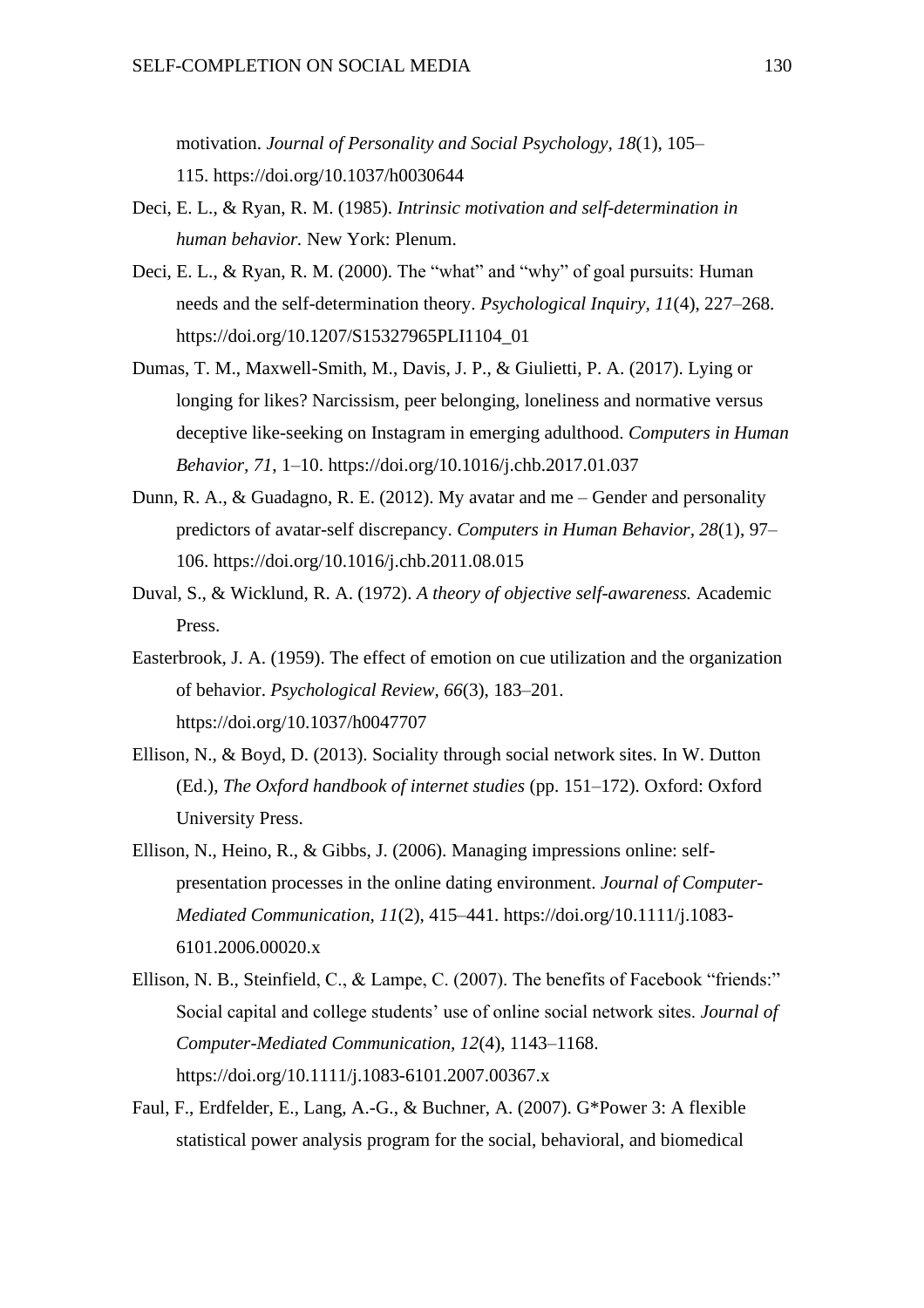sciences. *Behavior Research Methods*, *39*(2), 175–191. <https://doi.org/10.3758/BF03193146>

- Ferguson, R., Gutberg, J., Schattke, K., Paulin, M., & Jost, N. (2015). Self‐ determination theory, social media and charitable causes: An in‐depth analysis of autonomous motivation. *European journal of social psychology*, *45*(3), 298–307. https://doi.org/10.1002/ejsp.2038
- Gagné, M., & Deci, E. L. (2005). Self-determination theory and work motivation. *Journal of Organizational Behavior, 26*(4), 331–362. https://doi.org/10.1002/job.322
- Gigerenzer, G. (2010). Personal Reflections on Theory and Psychology. *Theory & Psychology*, *20*(6), 733–743. <https://doi.org/10.1177/0959354310378184>
- Gollwitzer, P. M. (2018). The goal concept: A helpful tool for theory development and testing in motivation science. *Motivation Science, 4*(3), 185– 205. [https://doi.org/10.1037/mot0000115](https://psycnet.apa.org/doi/10.1037/mot0000115)
- Gollwitzer, P. M. (1986). Striving for specific identities: the social reality of selfsymbolizing. In R. Baumeister (Ed.), *Public self and private self* (pp. 143–159). New York: Springer.
- Gollwitzer, P. M., & Kirchhof, O. (1998). The willful pursuit of identity. In J. Heckhausen & C. S. Dweck (Eds.), *Life-span perspectives on motivation and control* (pp. 389–423). New York: Cambridge University Press.
- Gollwitzer, P. M., Marquardt, M. K., Scherer, M., & Fujita, K. (2013). Identity-goal threats: Engaging in distinct compensatory efforts. *Social Psychological and Personality Science, 4*(5), 555–562. https://doi.org/10.1177/1948550612471143
- Gollwitzer, P. M., & Moskowitz, G. B. (1996). Goal effects on action and cognition. In E. T. Higgins & A. W. Kruglanski (Eds.), *Social psychology: Handbook of basic principles* (pp. 361–399). The Guilford Press.
- Gollwitzer, P. M., Sheeran, P., Michalski, V., & Seifert, A. E. (2009). When intentions go public: Does social reality widen the intention-behavior gap? *Psychological Science, 20*(5), 612–618. https://doi.org/10.1111/j.1467-9280.2009.02336.x
- Gollwitzer, P. M., & Wicklund, R. A. (1985). Self-symbolizing and the neglect of others' perspectives. *Journal of Personality and Social Psychology, 48*(3), 702– 715. https://doi.org/10.1037/0022-3514.48.3.702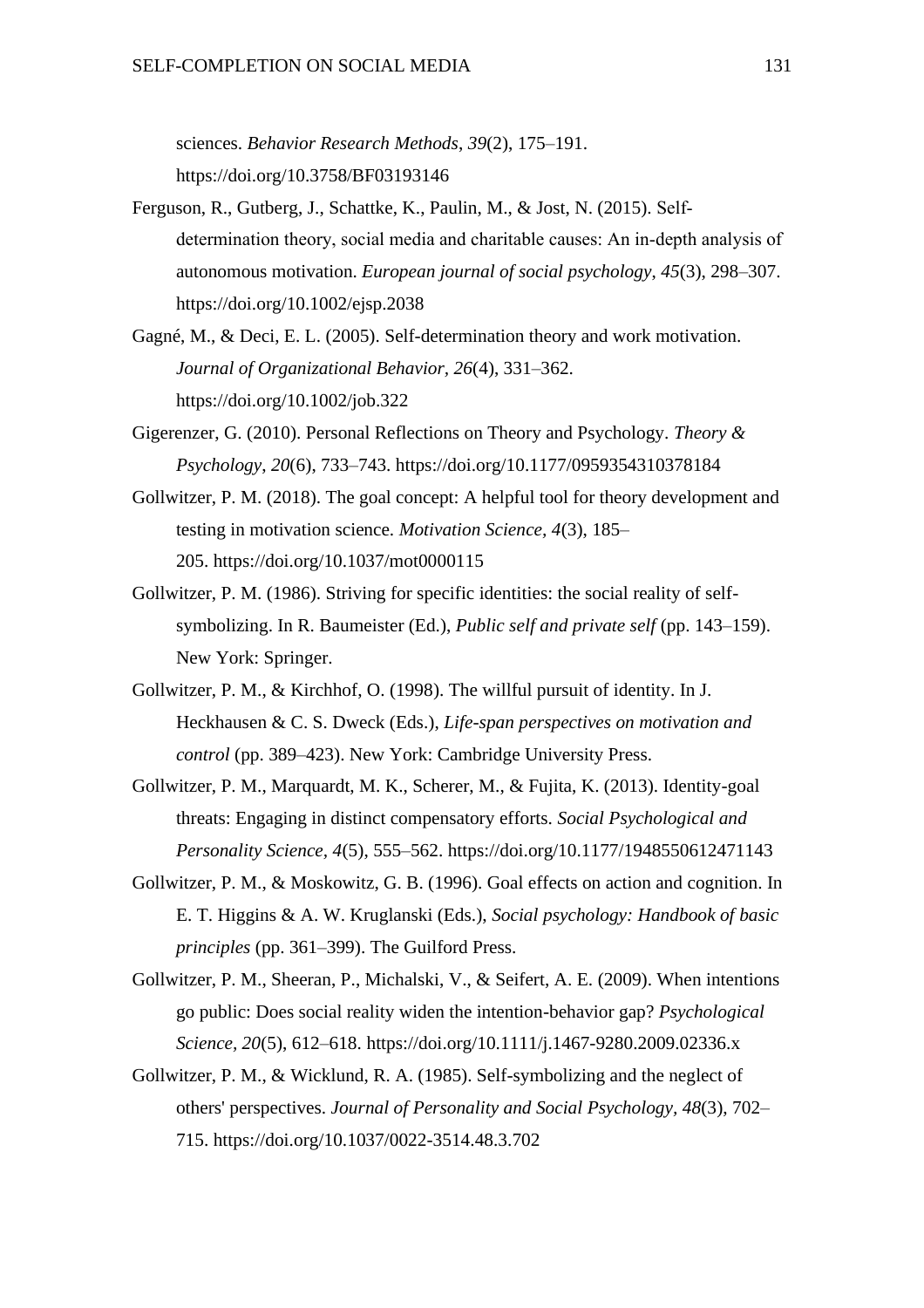- Gollwitzer, P. M., Wicklund, R. A., & Hilton, J. L. (1982). Admission of failure and symbolic self-completion: Extending Lewinian theory. *Journal of Personality and Social Psychology, 43*(2), 358–371. [https://doi.org/10.1037/0022-3514.43.2.358](http://dx.doi.org/10.1037/0022-3514.43.2%20.358)
- Harmon‐Jones, C., Schmeichel, B. J., & Harmon‐Jones, E. (2009). Symbolic self‐ completion in academia: Evidence from department web pages and email signature files. *European Journal of Social Psychology, 39*(2), 311–316. https://doi.org/10.1002/ejsp.541
- Hoffman, D. L. & Novak, T. P. (2012). Why do people use social media? Empirical findings and a new theoretical framework for social media goal pursuit. Retrieved from http://dx.doi.org/10.2139/ssrn.1989586
- Jagayat, A., Boparai, G., Pun, C., & Choma, B. L. (2021). *Mock Social Media Website Tool* (1.0) [Computer software]. [https://docs.studysocial.media](https://docs.studysocial.media/)
- Katz, E., & Blumler, J. G. (1974). *The uses of mass communications: Current perspectives on gratifications research*. Beverly Hills, CA: Sage Publications.
- Khan, M. L. U. R. (2014). *Social media and user engagement: A self determination perspective*. Michigan State University. Media and Information Studies-Doctor of Philosophy.
- Kim, H.-W., Chan, H. C., & Gupta, S. (2007). Value-based adoption of Mobile Internet: An empirical investigation. *Decision Support Systems, 43*(1), 111– 126. [https://doi.org/10.1016/j.dss.2005.05.009](https://psycnet.apa.org/doi/10.1016/j.dss.2005.05.009)
- Kim, S., & Rucker, D. D. (2012). Bracing for the psychological storm: Proactive versus reactive compensatory consumption. *Journal of Consumer Research, 39*(4), 815– 830. https://doi.org/10.1086/665832
- Lalot, F., Quiamzade, A., Falomir-Pichastor, J. M., & Gollwitzer, P. M. (2019). When does self-identity predict intention to act green? A self-completion account relying on past behaviour and majority-minority support for pro-environmental values. *Journal of Environmental Psychology, 61*, 79–92. https://doi.org/10.1016/j.jenvp.2019.01.002
- Lee, E., Lee, J.-A., Moon, J. H., & Sung, Y. (2015). Pictures speak louder than words: Motivations for using Instagram. *Cyberpsychology, Behavior, and Social Networking, 18*(9), 552–556. https://doi.org/10.1089/cyber.2015.0157

LeFebvre, L. E. (2018). Swiping me off my feet: Explicating relationship initiation on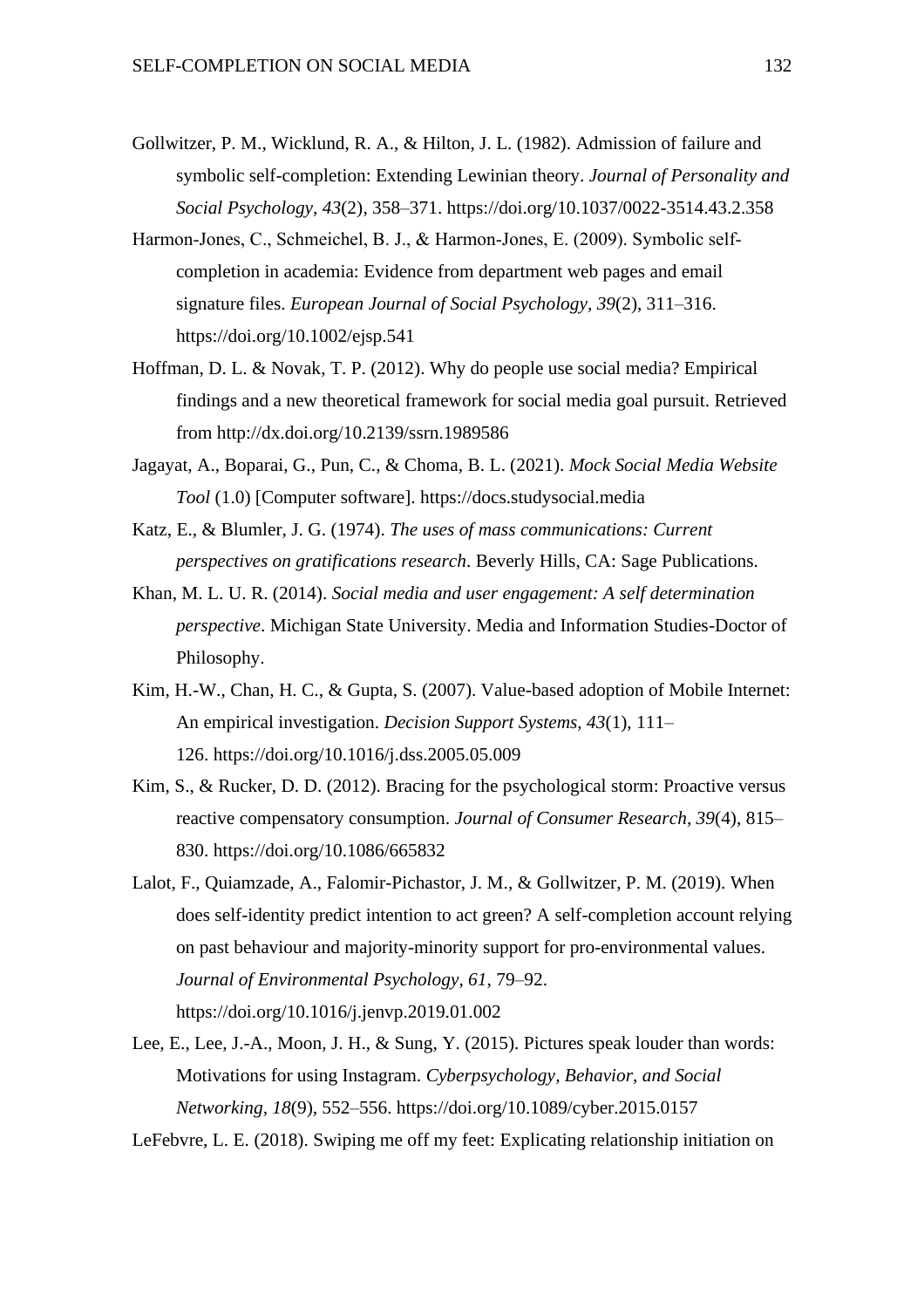Tinder. *Journal of Social and Personal Relationships, 35*(9), 1205–1229. https://doi.org/10.1177/0265407517706419

- Lewin, K. (1926). Vorsatz, Wille und Bedürfnis [Intentions, will, and need]. *Psychologische Forschung, 7*, 330–385. https://doi.org/10.1007/BF02424365
- Lin, C.-P., & Bhattacherjee, A. (2008). Elucidating Individual Intention to Use Interactive Information Technologies: The Role of Network Externalities. *International Journal of Electronic Commerce, 13*(1), 85–108. https://doi.org[/10.2753/JEC1086-4415130103](https://doi.org/10.2753/JEC1086-4415130103)
- Lin, K.-Y., & Lu, H.-P. (2011). Why people use social networking sites: An empirical study integrating network externalities and motivation theory. *Computers in Human Behavior, 27*, 1152–1161. https://doi.org/10.1016/j.chb.2010.12.009
- Longoni, C., Gollwitzer, P. M., & Oettingen, G. (2014). A green paradox: Validating green choices has ironic effects on behavior, cognition, and perception. *Journal of Experimental Social Psychology, 50*(1), 158–165. https://doi.org/10.1016/j.jesp.2013.09.010
- Lu, H., & Yu‐Jen Su, P. (2009). Factors affecting purchase intention on mobile shopping web sites. *Internet Research, 19*(4), 442–458. <https://doi.org/10.1108/10662240910981399>
- Lyu, S. O. (2016). Travel selfies on social media as objectified self-presentation. *Tourism Management, 54*, 185–195. https://doi.org/10.1016/j.tourman.2015.11.001
- Madden, M. (2012). Privacy management on social media sites. *Pew Internet Report*, 1- 20.
- Mahler, W. (1933). Ersatzhandlungen verschiedenen Realitätsgrades [Substitution at various levels of reality]. *Psychologische Forschung, 18*, 27–89. https://doi.org/10.1007/BF02409627
- Manago, A. M., Graham, M. B., Greenfield, P. M., & Salimkhan, G. (2008). Selfpresentation and gender on MySpace. *Journal of Applied Developmental Psychology, 29*(6), 446–458. https:// doi.org/10.1016/j.appdev.2008.07.001
- Mäntymäki, M., & Islam, A. K. M. N. (2016). The Janus face of Facebook: Positive and negative sides of social networking site use. *Computers in Human Behavior, 61*, 14–26. https://doi.org/10.1016/j.chb.2016.02.078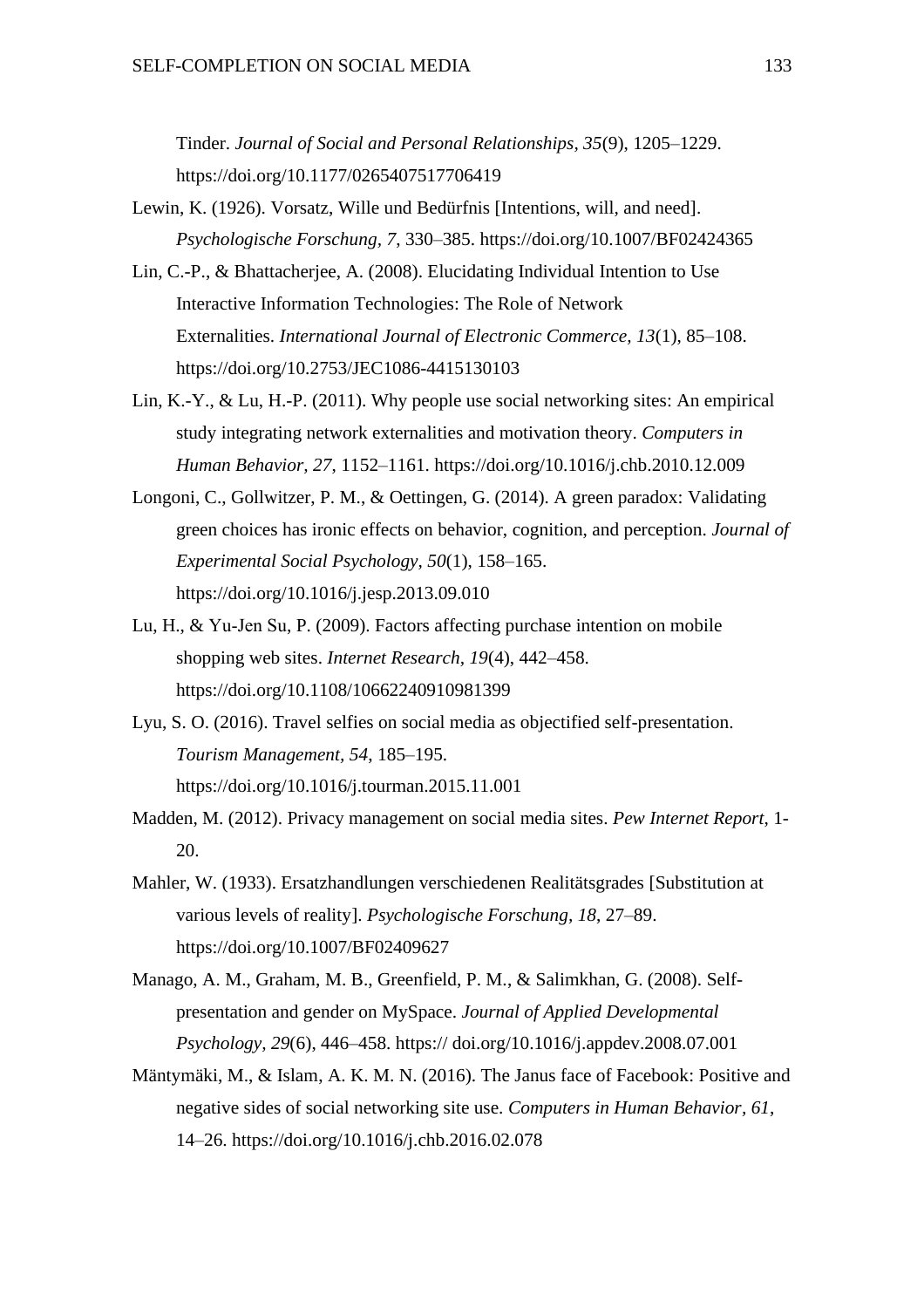- Marengo, D., Azucar, D., Giannotta, F., Basile, V., & Settanni, M. (2019). Exploring the association between problem drinking and language use on Facebook in young adults. *Heliyon, 5*(10). https://doi.org/10.1016/j.heliyon.2019.e02523
- Marquardt, M. K., Gantman, A. P., Gollwitzer, P. M., & Oettingen, G. (2016). Incomplete professional identity goals override moral concerns. *Journal of Experimental Social Psychology, 65*, 31–41. https://doi.org/10.1016/j.jesp.2016.03.001
- Moghavvemi, S., Sulaiman, A., Jaafar, N. I., & Kasem, N. (2018). Social media as a complementary learning tool for teaching and learning: The case of YouTube. *The International Journal of Management Education, 16*(1), 37–42. https://doi.org/10.1016/j.ijme.2017.12.001
- Moller, A. C., Ryan, R. M., & Deci, E. L. (2006). Self-Determination Theory and Public Policy: Improving the Quality of Consumer Decisions without using Coercion. *Journal of Public Policy & Marketing*, *25*(1), 104– 116. <https://doi.org/10.1509/jppm.25.1.104>
- Moskowitz, G. B., Li, P., Ignarri, C., & Stone, J. (2011). Compensatory cognition associated with egalitarian goals. *Journal of Experimental Social Psychology, 47*(2), 365–370. [https://doi.org/10.1016/j.jesp.2010.08.010](https://psycnet.apa.org/doi/10.1016/j.jesp.2010.08.010)
- Muñoz, C. L., & Towner, T. L. (2017). The Image is the Message: Instagram Marketing and the 2016 Presidential Primary Season. *Journal of Political Marketing, 16*, 290–318. https://doi.org[/10.1080/15377857.2017.1334254](https://doi.org/10.1080/15377857.2017.1334254)
- Nadkarni, A., & Hofmann, S.G. (2012). Why do people use Facebook? *Personality and Individual Differences, 52*(3), 243–249. https://doi.org/10.1016/j.paid.2011.11.007
- 99 Firms Statistics. (2021). *Instagram Stories Stats.* 99 Firms. https://99firms.com/blog/instagram-stories-statistics/#gref
- Norman, D. (1988). *The psychology of everyday things*. London: Basic Books.
- O'Dell, J. (2010, August 10). Facebook feeds narcissism, survey says. Retrieved from http://www.cnn.com/2010/TECH/social.media/08/30/facebook.narcissism.mashab le/index.html
- Pantaleo, G. (1997). *Explorations in orienting vs. multiple perspectives*. Lengerich-Berlin, Germany: Pabst Science Publishers.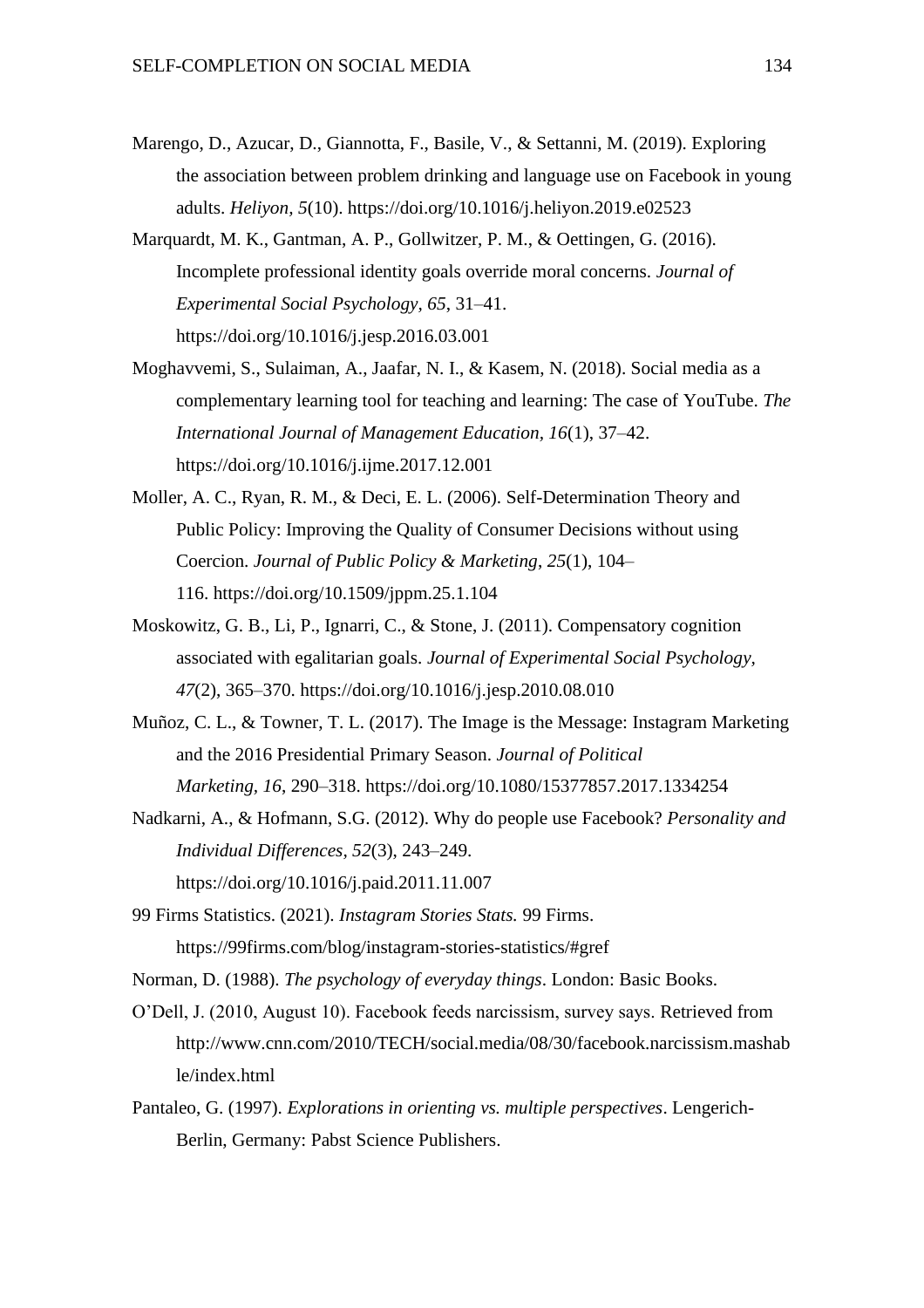- Pantaleo, G., & Wicklund, R. A. (2001). *Prospettive multiple nella vita sociale: l'aprirsi e chiudersi degli eventi sociali [Multiple perspectives in social life: The opening and closing of social events]*. Padova-Bologna: Decibel-Zanichelli.
- Pelletier, L. G., Rocchi, M. A., Vallerand, R. J., Deci, E. L., & Ryan, R. M. (2013). Validation of the revised sport motivation scale (SMS-II). *Psychology of Sport and Exercise, 14*(3), 329–341. [https://doi.org/10.1016/j.psychsport.2012.12.002](https://psycnet.apa.org/doi/10.1016/j.psychsport.2012.12.002)
- Pennebaker, J. W., Booth, R. J., & Francis, M. E. (2007). *Linguistic Inquiry and Word Count: LIWC* [Computer Software]. LIWC.net. http://liwc.wpengine.com/
- Rain (2020, June 26). *But If You Didn't Post About It, Did It Really Happen?* Medium. https://medium.com/@Rainaltay/but-if-you-didnt-post-about-it-did-it-reallyhappen-7d4b56e917da
- Robins, R. W., Hendin, H. M., & Trzesniewski, K. H. (2001). Measuring global selfesteem: Construct validation of a single-item measure and the Rosenberg selfesteem scale. *Personality and Social Psychology Bulletin, 27*(2), 151–161. https://doi.org/10.1177/0146167201272002

Rosenberg, M. (1979). *Conceiving the Self*. New York: Basics Books.

- Ross, C., Orr, E. S., Sisic, M., Arseneault, J. M., Simmering, M. G., & Orr, R. R. (2009). Personality and motivations associated with facebook use. *Computers in Human Behavior, 25*(2), 578–586. [https://doi.org/10.1016/j.chb.2008.12.024](https://psycnet.apa.org/doi/10.1016/j.chb.2008.12.024)
- Ryan, R. M., & Deci, E. L. (2000). Self-determination theory and the facilitation of intrinsic motivation, social development, and well-being. *American Psychologist, 55*, 68–78. https://doi.org/10.1037110003-066X.55.1.68
- Schau, H. J., & Gilly, M. C. (2003). We are what we post? Selfpresentation in personal web space. *Journal of Consumer Research, 30*(3), 385–404. https://doi.org/10.1086/378616
- Schauer, P. (2015). 5 Biggest Differences between Social Media and Social Networking. *Social Media Today*. Retrieved from www.socialmediatoday.com/social-business/peteschauer/ 2015-06-28/5-biggestdifferences-between-social-media-and-social
- Sciara, S., Contu, F., Bianchini, M., Chiocchi, M., & Sonnewald, G. G. (2021a). Going public on social media: The effects of thousands of Instagram followers on users with a high need for social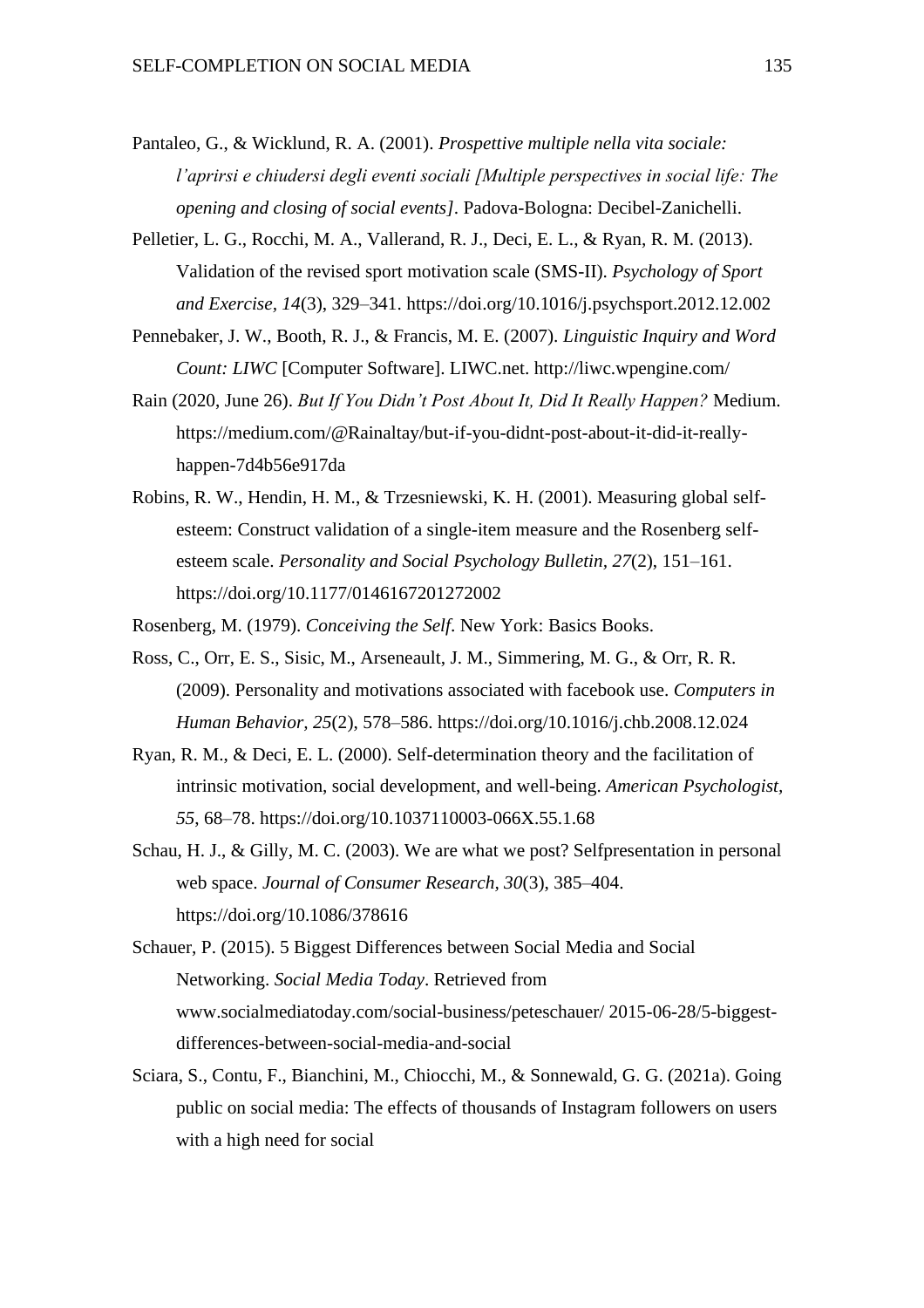approval. *Current Psychology.* [https://doi.org/10.1007/s12144-021-02172-x](https://eur02.safelinks.protection.outlook.com/?url=https%3A%2F%2Fdoi.org%2F10.1007%2Fs12144-021-02172-x&data=04%7C01%7Cg.sonnewald%40studenti.unisr.it%7Cbc8a1d7338fd4116779d08d957fd52bc%7C332da35133704472aaf7a03b2c9f58f8%7C0%7C0%7C637637568116419013%7CUnknown%7CTWFpbGZsb3d8eyJWIjoiMC4wLjAwMDAiLCJQIjoiV2luMzIiLCJBTiI6Ik1haWwiLCJXVCI6Mn0%3D%7C1000&sdata=BYdzzMa552FLDfU2%2FpSwtWgGztKkfyRvDiQ5oPnVXTU%3D&reserved=0)

- Sciara, S., Malighetti, C., Martini, G., Riva, G., & Regalia, C. (*in press*). Idealization on dating apps: Seeing fewer photos of the potential partner leads to expectancy violation and lower attraction. *Annual Review of CyberTherapy and Telemedicine*.
- Sciara, S., Villani, D., Di Natale, A. F., & Regalia, C. (2021b). Gratitude and social media: A pilot experiment on the benefits of exposure to others' grateful interactions on Facebook. *Frontiers in Psychology*, *12*, 667052. https://doi.org/10.3389/fpsyg.2021.667052
- Seidman, G. (2013). Self-presentation and belonging on Facebook: How personality influences social media use and motivations. *Personality and Individual Differences, 54*(3), 402–407. https://doi.org/10.1016/j.paid.2012.10.009
- Serlin, R. C. (1987). Hypothesis testing, theory building, and the philosophy of science. *Journal of Counseling Psychology, 34*(4), 365– 371. [https://doi.org/10.1037/0022-0167.34.4.365](https://psycnet.apa.org/doi/10.1037/0022-0167.34.4.365)
- Shah, J. Y., Friedman, R., & Kruglanski, A. W. (2002). Forgetting all else: On the antecedents and consequences of goal shielding. *Journal of Personality and Social Psychology, 83*(6), 1261–1280. [https://doi.org/10.1037/0022-](https://doi.apa.org/doi/10.1037/0022-3514.83.6.1261) [3514.83.6.1261](https://doi.apa.org/doi/10.1037/0022-3514.83.6.1261)
- Shah, J. Y., & Kruglanski, A. W. (2002). Priming against your will: How accessible alternatives affect goal pursuit. *Journal of Experimental Social Psychology, 38*(4), 368–383. [https://doi.org/10.1016/S0022-1031\(02\)00005-7](https://psycnet.apa.org/doi/10.1016/S0022-1031(02)00005-7)
- Shane-Simpson, C., Manago, A., Gaggi, N., & Gillespie-Lynch, K. (2018). Why do college students prefer Facebook, Twitter, or Instagram? Site affordances, tensions between privacy and self-expression, and implications for social capital. *Computers in Human Behavior, 86*, 276–288. https://doi.org/10.1016/j.chb.2018.04.041
- Sherman, D. K., & Cohen, G. L. (2006). The psychology of selfdefense: Selfaffirmation theory. In M. P. Zanna (Ed.), *Advances in experimental social psychology* (Vol. 38, pp. 183-242). San Diego, CA: Academic Press.
- Silverman, J. (2015, February 26). *'Pics or it didn't happen' – the mantra of the Instagram era*. The Guardian. https://www.theguardian.com/news/2015/feb/26/pics-or-it-didnt-happen-mantra-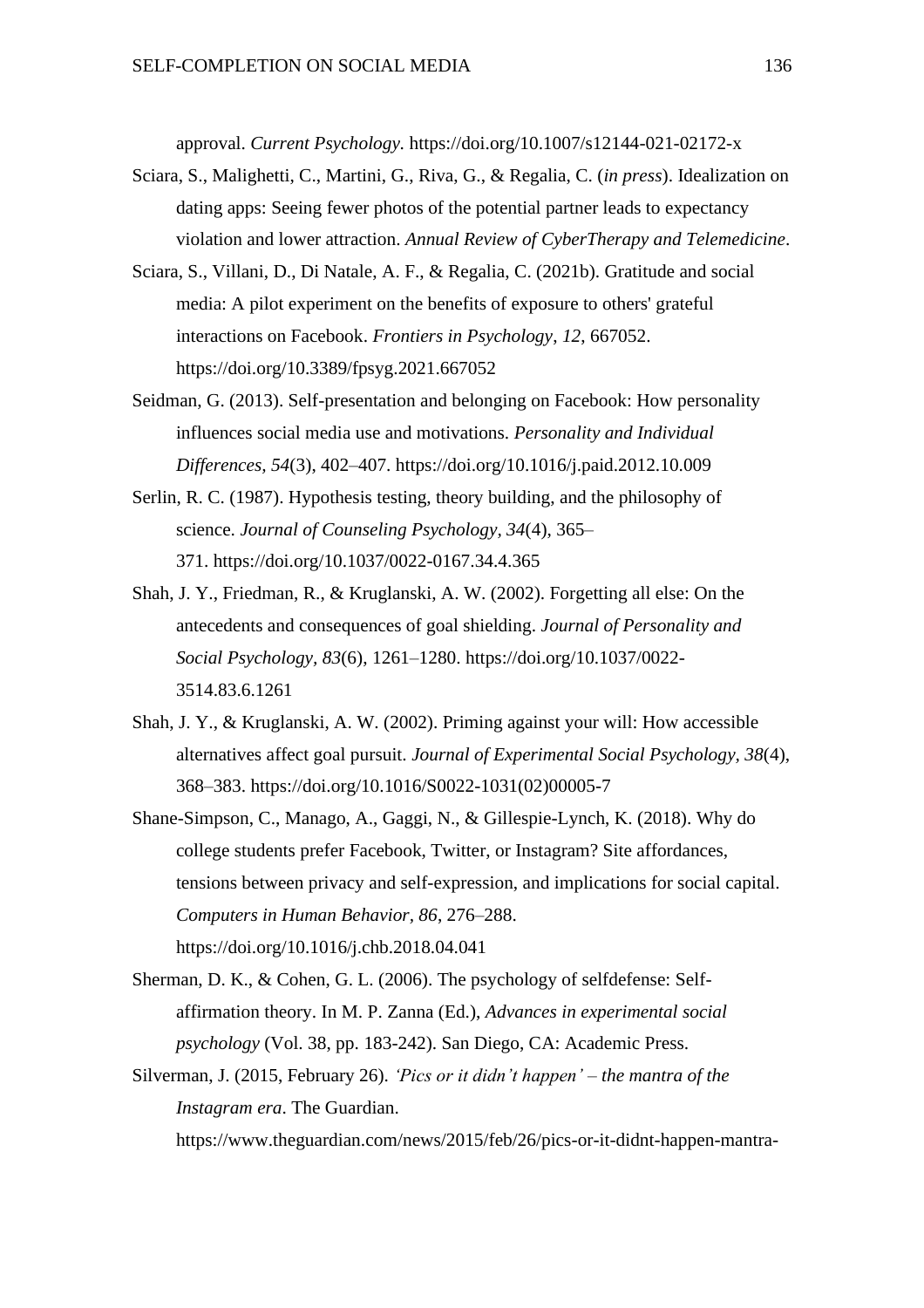instagram-era-facebook-twitter

- Silvia, P. J., & Duval, T. S. (2001). Objective self-awareness theory: Recent progress and enduring problems. *Personality and Social Psychology Review, 5*(3), 230– 241. [https://doi.org/10.1207/S15327957PSPR0503\\_4](https://doi.org/10.1207/S15327957PSPR0503_4)
- Statista Research Department. (2021, September 10). *Number of social network users worldwide from 2017 to 2025*. https://www.statista.com/statistics/278414/numberof-worldwide-social-network-users/
- Steele, C. M. (1988). The psychology of self-affirmation: Sustaining the integrity of the self. In L. Berkowitz (Ed.), *Advances in Experimental Social Psychology* (Vol. 21, pp. 261–302). San Diego, CA: Academic Press.
- Stephenson, B. O., & Wicklund, R. A. (1983). Self-directed attention and taking the other's perspective. *Journal of Experimental Social Psychology, 19*(1), 58– 77. [https://doi.org/10.1016/0022-1031\(83\)90005-7](https://psycnet.apa.org/doi/10.1016/0022-1031(83)90005-7)
- Stsiampkouskaya, K., Joinson, A., Piwek, L., & Stevens, L. (2021). Imagined Audiences, Emotions, and Feedback Expectations in Social Media Photo Sharing. *Social Media + Society*. <https://doi.org/10.1177/20563051211035692>
- Sung, Y., Lee, J.-A., Kim, E., & Choi, S. M., (2016). Why we post selfies: Understanding motivations for posting pictures of oneself. *Personality and Individual Differences, 97*, 260–265. https://doi.org/10.1016/j.paid.2016.03.032
- Tausczik, Y. R., & Pennebaker, J. W. (2010). The psychological meaning of words: LIWC and computerized text analysis methods. *Journal of Language and Social Psychology*, *29*(1), 24–54. [https://doi.org/10.1177/0261927X09351676](https://doi:10.1177/0261927X09351676)
- Throuvala, M. A., Griffiths, M. D., Rennoldson, M., & Kuss, D. J. (2019). Motivational processes and dysfunctional mechanisms of social media use among adolescents: A qualitative focus group study. *Computers in Human Behavior, 93*, 164–175. https://doi.org/10.1016/j.chb.2018.12.012
- Tipper, S. P. (1985). The negative priming effect: Inhibitory priming by ignored objects. *The Quarterly Journal of Experimental Psychology A: Human Experimental Psychology, 37A*(4), 571– 590. [https://doi.org/10.1080/14640748508400920](https://psycnet.apa.org/doi/10.1080/14640748508400920)
- Toma, C. L. (2013). Feeling better but doing worse: Effects of Facebook selfpresentation on implicit self-esteem and cognitive task performance. *Media*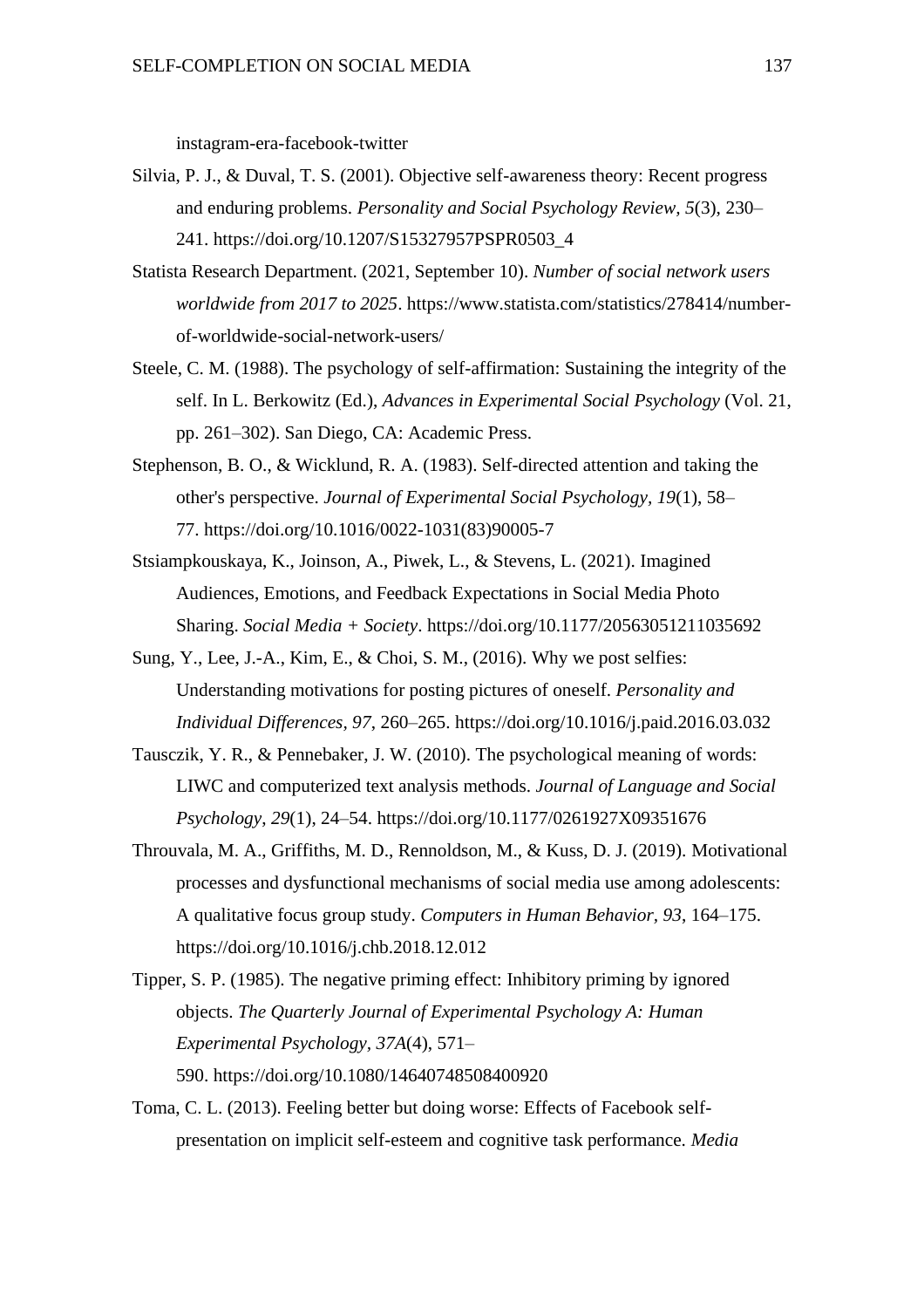*Psychology, 16*(2), 199–220. https://doi.org/10.1080/15213269.2012.762189

- Toma, C. L., & Hancock, J. T. (2013). Self-affirmation underlies Facebook use. *Personality and Social Psychology Bulletin*, *39*(3), 321– 331. <https://doi.org/10.1177/0146167212474694>
- Utz, S. (2005). Types of deception and underlying motivation: What people think. *Social Science Computer Review*, *23*, 49–56. https://doi.org/10.1177/0894439304271534
- Valkenburg, P. M. (2017). Understanding Self-Effects in Social Media. *Human Communication Research, 43*, 477–490. http://doi.org/10.1111/hcre.12113
- Valkenburg, P. M., Peter, J., & Schouten, A. P. (2006). Friend Networking Sites and Their Relationship to Adolescents' Well-Being and Social Self-Esteem. *CyberPsychology & Behavior, 9*(5). 584–590. <http://doi.org/10.1089/cpb.2006.9.584>
- Vignoles, V. L. (2011). Identity motives. In K. Luycke, S. J. Schwartz, & V. L. Vignoles (Eds.), *Handbook of identity theory and research* (pp. 403-432). New York, NY: Springer.
- Yazdanifard, R., & Yee, L.T. (2014). Impact of social networking sites on hospitality and tourism industries. *Global Journal of Human-Social Science 14*(8), 1–6.
- Wang, X., Yu, C., & Wei, Y. (2012). Social media peer communication and impacts on purchase intentions: A consumer socialization framework. *Journal of Interactive Marketing, 26*(4), 198–208. https://doi.org/10.1016/j.intmar.2011.11.004
- Weaver Lariscy, R., Tinkham, S. F., & Sweetser, K. D. (2011). Kids These Days: Examining Differences in Political Uses and Gratifications, Internet Political Participation, Political Information Efficacy, and Cynicism on the Basis of Age. *American Behavioral Scientist*, *55*(6), 749– 764. <https://doi.org/10.1177/0002764211398091>
- Wei, S., Chen, X., & Liu, C. (2021). What motivates employees to use social media at work? A perspective of self-determination theory. *Industrial Management & Data Systems*. https://doi.org/10.1108/IMDS-06-2020-0322
- Weingarten, E., Chen, Q., McAdams, M., Yi, J., Hepler, J., & Albarracin, D. (2016). On priming action: Conclusions from a meta-analysis of the behavioral effects of incidentally-presented words. *Current Opinion in Psychology, 12*, 53–57.